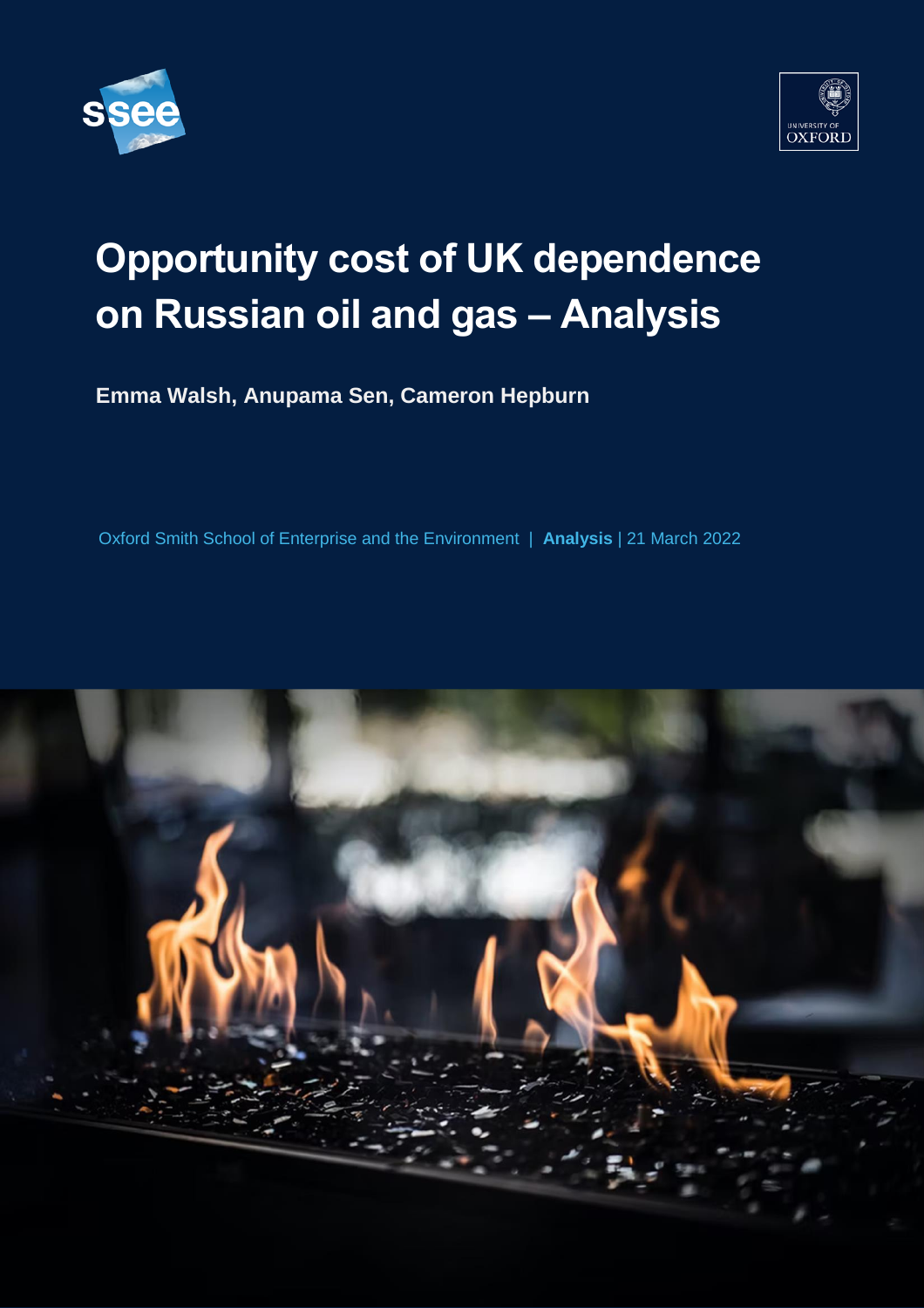



**The Smith School of Enterprise and the Environment (SSEE)** was established with a benefaction by the Smith family in 2008 to tackle major environmental challenges by bringing public and private enterprise together with the University of Oxford's world-leading teaching and research.

Research at the Smith School shapes business practices, government policy and strategies to achieve net-zero emissions and sustainable development. We offer innovative evidencebased solutions to the environmental challenges facing humanity over the coming decades. We apply expertise in economics, finance, business and law to tackle environmental and social challenges in six areas: water, climate, energy, biodiversity, food and the circular economy.

SSEE has several significant external research partnerships and Business Fellows, bringing experts from industry, consulting firms, and related enterprises who seek to address major environmental challenges to the University of Oxford. We offer a variety of open enrolment and custom Executive Education programmes that cater to participants from all over the world. We also provide independent research and advice on environmental strategy, corporate governance, public policy and long-term innovation.

For more information on SSEE please visit: [www.smithschool.ox.ac.uk](http://www.smithschool.ox.ac.uk/)

This 'Analysis' document was prepared to support an Expert Comment released on 21 March 2022 and should be read in conjunction with it. To obtain a copy of the Expert Comment please contact the Smith School Communications team. [\(lucy.erickson@smithschool.ox.ac.uk](mailto:lucy.erickson@smithschool.ox.ac.uk) / [thomas.pilsworth@smithschool.ox.ac.uk\)](mailto:thomas.pilsworth@smithschool.ox.ac.uk)

The views expressed in this paper represent those of the authors and do not necessarily represent those of the Smith School or other institution or funder. The paper is intended to promote discussion and to provide public access to results emerging from our research. It may have been submitted for publication in academic journals. It has been reviewed by at least one internal referee before publication.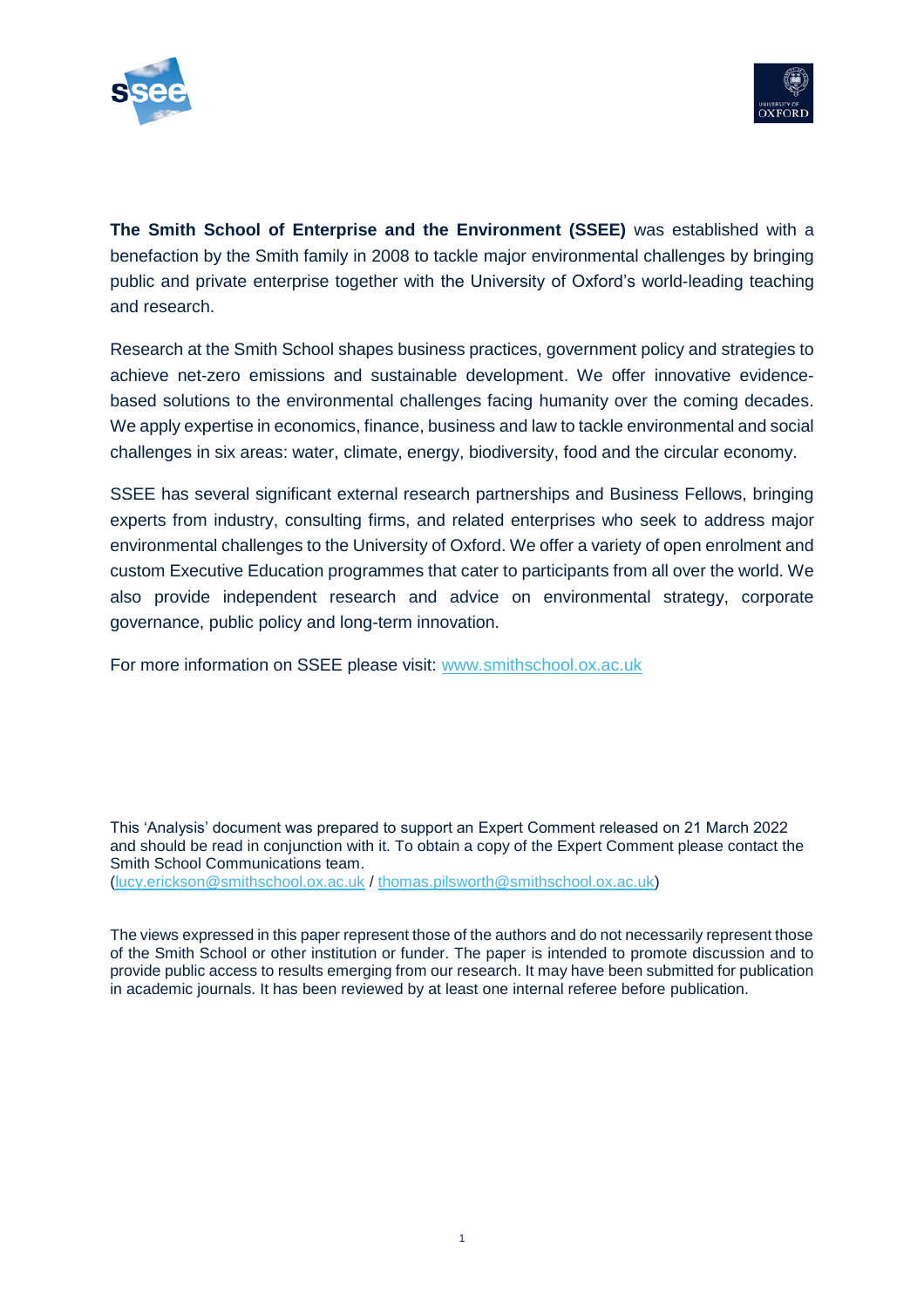



# **Opportunity cost of UK dependence on Russian oil and gas - Analysis**

## **Professor Cameron Hepburn<sup>i</sup> ii Emma Walsh<sup>i</sup> Dr Anupama Sen<sup>i</sup>**

<sup>i</sup> Smith School of Enterprise and the Environment, University of Oxford

<sup>ii</sup> Institute for New Economic Thinking, University of Oxford

### **Overview**

The UK Government is faced with critical choices in its energy strategy. Sanctions on Russia's energy exports are putting immediate pressure on UK living costs and necessitating scrutiny of longer-term energy security. While the Government's immediate priority is to provide help for the people of Ukraine and deter Putin's invasion, its policy response to rising energy prices could have irreversible consequences for our energy and climate future.

This short, non-peer reviewed 'rapid analysis' aims to provide stakeholders with relevant quantitative data in a timely manner, and to contribute reliable statistics to inform public debate. It uses published data and makes high-level assumptions (further detailed below) to explore three scenarios:

- A forward-look at the 'avoided spend' on meeting oil and gas demand from 2022 to 2030 if the UK were to meet its Balanced Net Zero pathway in the Climate Change Committee's (CCC) Sixth Carbon Budget.
- A backward-look at the value of what the UK could have avoided spending on Russian oil and gas if it had not imported oil and gas from Russia post the 2014 Crimea crisis.
- A scenario based on reduced demand for heating 'turning down thermostats by 1 degree'.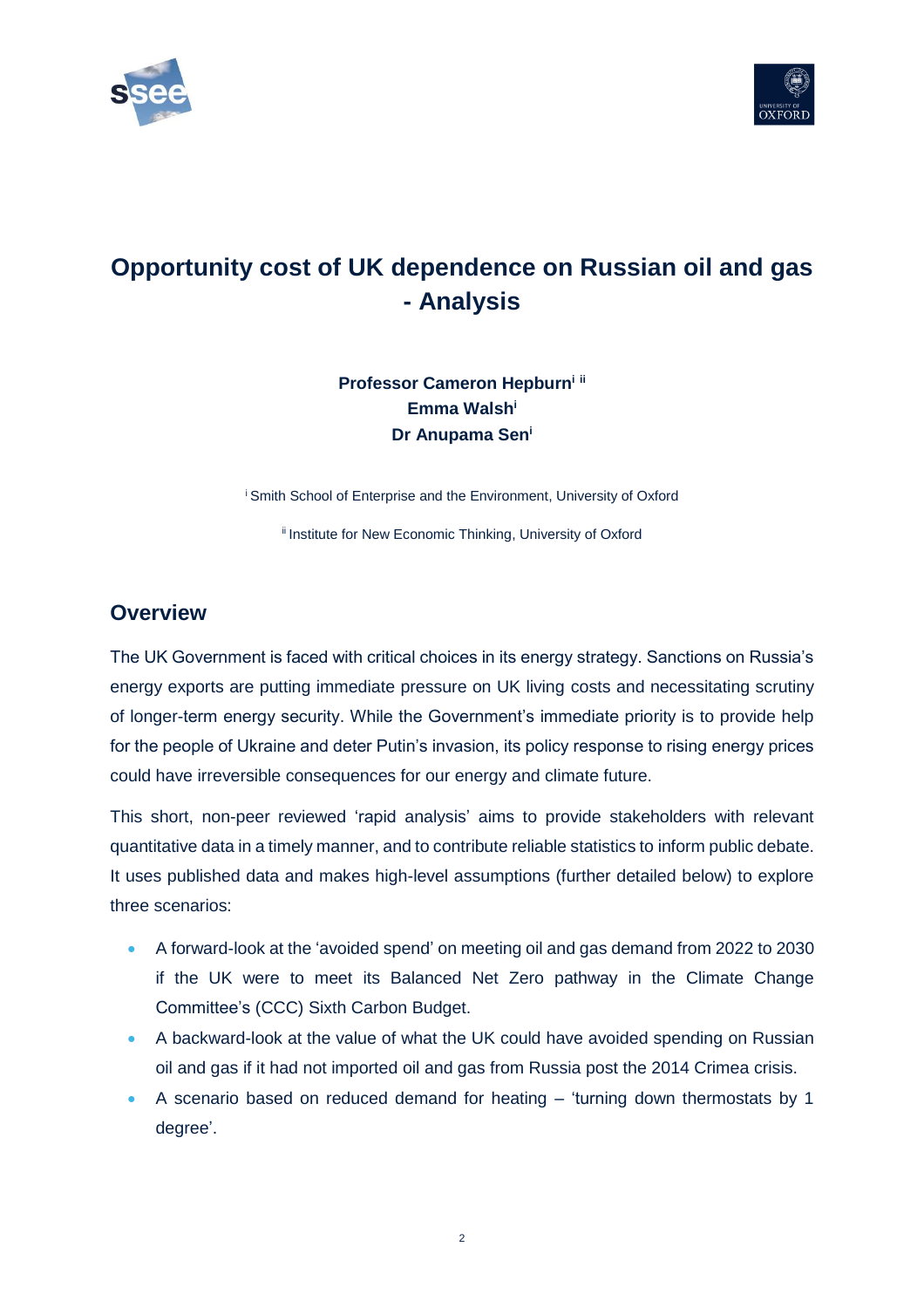



#### **Results**

Since the 2014 invasion of Crimea, the UK has spent more than ~\$30 bn (~£22bn) importing hydrocarbons from Russia.

Looking ahead, our analysis shows that the UK could avoid spending  $\sim$ \$90 bn ( $\sim$ £70bn) on meeting its oil and gas demand (based on future projections of oil and gas prices) if it were to match the CCC's "Balanced Net Zero" pathway between 2022-2030 – eliminating the need for Russian oil and gas imports as early as 2023 and 2024, respectively.

The UK could eliminate its need for Russian gas supply if all domestic households were to turn their thermostats down by 1 degree.

## **1. Forward look**

**Summary Statement:** There is a high opportunity cost to delaying the transition to net zero. Our 'rapid analysis' using estimates from the Climate Change Committee's (2020) Sixth Carbon Budget and other assumptions, suggests that if the UK were to match its "Balanced Net Zero pathway" between 2022-30, it could avoid spending a cumulative amount of ~\$90 bn (~£70bn) on meeting its demand for crude oil (estimated at ~65% of this number) and natural gas (estimated at ~35%) between 2022-30.

This would be driven by significant reductions (~30%) in both UK oil and gas demand, as projected by the CCC's Balanced Net Zero pathway between 2022-30.

While a demand reduction might under normal market conditions result in the most expensive imports at the margin being reduced first, if a strategic decision were to be taken, this pathway could effectively eliminate the need for Russian gas imports in 2023 and Russian oil imports by 2024, freeing up financial resources which could be redirected elsewhere.

#### **Method, data sources and assumptions**

Using data from the Climate Change Committee's (2020) Sixth Carbon Budget, we estimated the difference (delta) in projected petroleum and natural gas demand between 2022-2030, and converted these into a cumulative value (GBP), using future annual price projections for crude oil and natural gas (BEIS, 2020). These price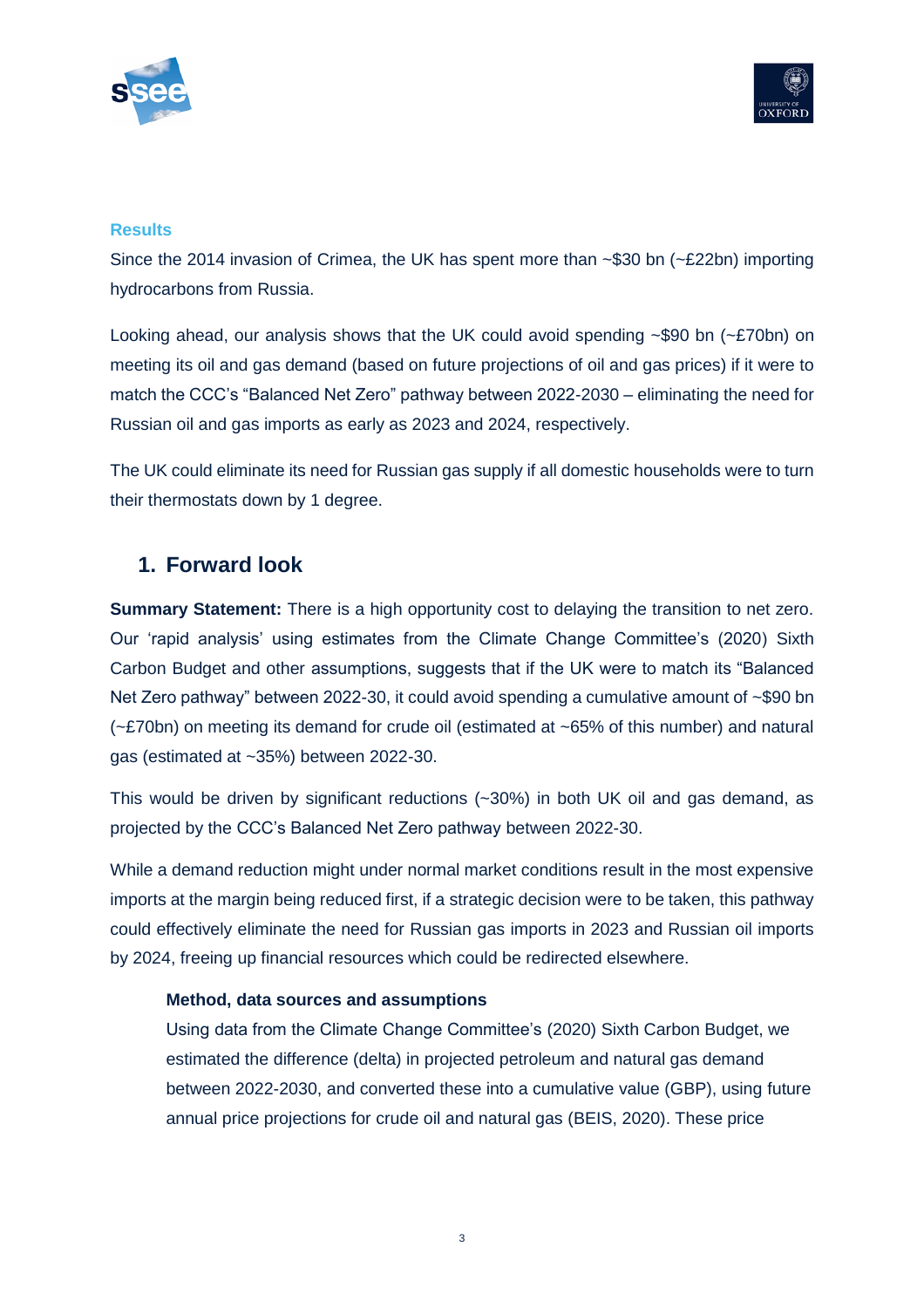



projections are the latest BEIS projections yet do not factor in the market volatility and recent energy price spikes observed in 2021/2022.

We used approximate conversion factors from BP Statistical Review of World Energy (2021) and the US-EIA (n.d.) in our calculations. Estimates may vary accordingly.

We used exchange rates of 0.76 GBP:USD from XE on March 18th 2022.

Our estimates do not account for inflation.

## **2. Backward look**

**Summary Statement:** Since the 2014 Crimea crisis, we estimate that the UK has paid Russia ~\$30bn (~£22bn) for imports of hydrocarbons.

This equates to the cost of ~8,000 T-14 Russian tanks, each worth ~\$4mn (~£3mn).

#### **Method, data sources and assumptions**

Using data from the World Bank's World Integrated Trade Solutions database (WITS, 2020) on hydrocarbon (crude oil and natural gas) trade between the US and the UK, we estimated total expenditure by the UK on hydrocarbon imports between 2014- 2020.

We used the estimated cost of a T-14 tank  $(\$4mn)^1$  (as reported in Howard (2018)).

Our estimates do not account for inflation, and we do not take into account the potential net impact on the market i.e. whether reduced imports from Russia to the UK would have been offset by an increase in imports from elsewhere, or the impact on Russia's hydrocarbon revenues (that is, whether a reduction in UK hydrocarbon imports from Russia was offset by increases from other importing economies).

We used exchange rates of 0.76 GBP:USD from XE on March 18<sup>th</sup> 2022.

<sup>1</sup> Quote by Deputy Prime Minister Yury Borisov in [Howard \(2018\).](https://www.businessinsider.com/russias-t-14-tank-made-to-beat-the-west-is-too-expensive-for-russia-2018-7?r=US&IR=T)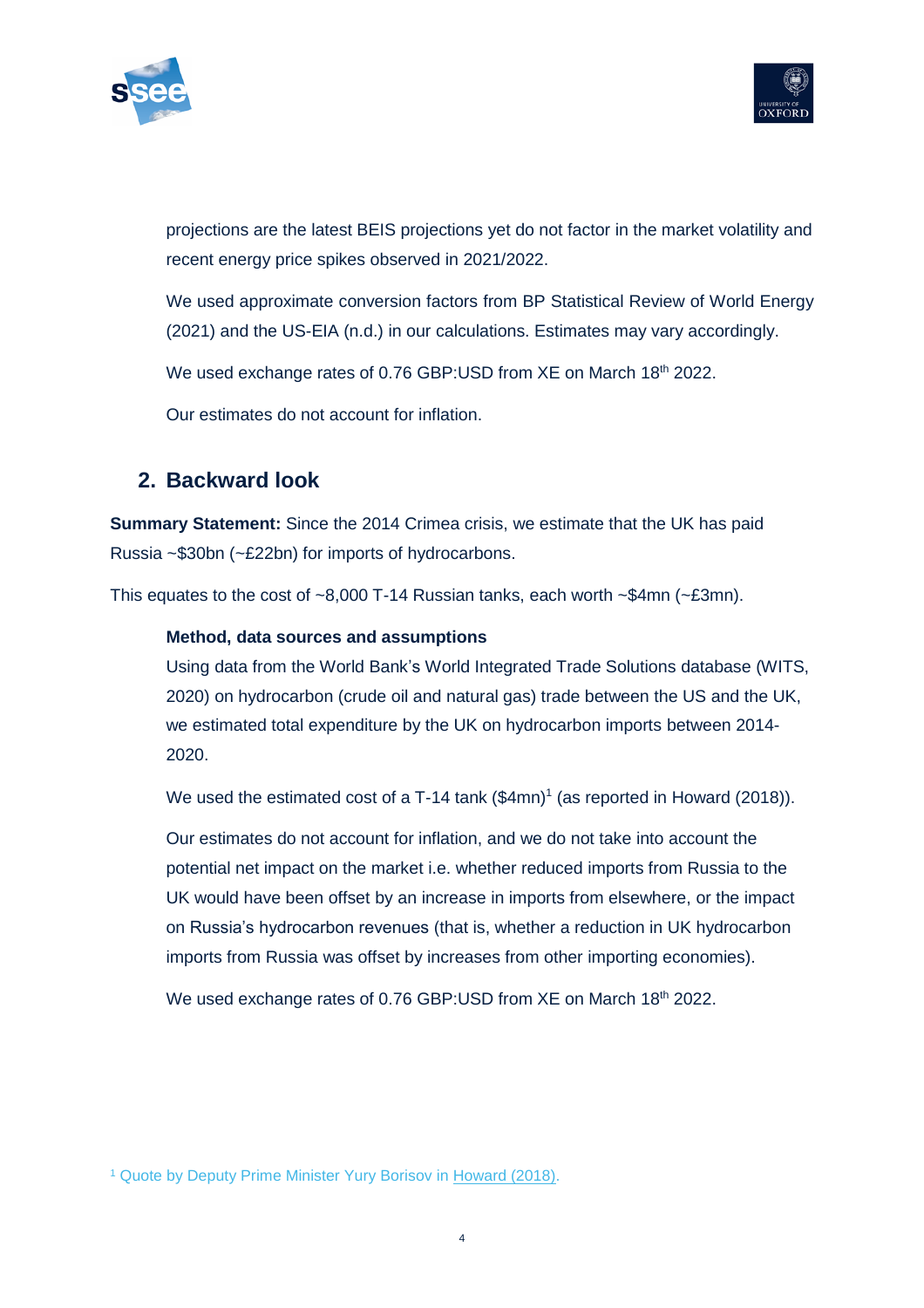



# **3. 'Turn-down' by 1 degree**

**Summary Statement:** The UK could eliminate its need for Russian gas supply if all domestic households were to turn their thermostats down by 1 degree. This is because national gas demand would decrease by 21TWh (as estimated by **Dr Simon Evans** of Carbon Brief), which is ~2.5% of national gas demand; whilst Russia's average share of supply has been 2.3% over the last 5 years.

It is crucial to note that any reduction in demand made in this way should carefully consider the different needs of communities and vulnerable individuals across the UK. Although demand reduction of this kind could have an impact on exposure to Russian gas supply, it would not be appropriate or expected for all households to make such a change.

#### **Method, data sources and assumptions**

We used an estimate published by Dr [Simon Evans of Carbon Brief,](https://twitter.com/DrSimEvans/status/1500856630749114374) which states that turning down thermostats by 1 degree would lead to 21 Terawatt hours (21TWh) of savings – representing ~2.5% of UK gas demand of ~810TWh in 2021 (BEIS, 2021a). Dr Simon Evan's analysis assumed that demand would be reduced by 7.5%, based on a data point from the International Energy Agency.

We converted this volume figure into a GBP value using UK-domestic gas price data from BEIS (2021b). We then compared this against HM Government's estimate of the share of UK's gas supply from Russia: 2.3% on average in the last 5 years<sup>2</sup>.

We used approximate conversion factors from BP Statistical Review of World Energy (2021). Estimates may vary accordingly.

We used exchange rates of 0.76 GBP:USD from XE on March 18th, 2022.

Our estimates do not account for inflation.

<sup>2</sup> Based on data shared by BEIS at [https://www.linkedin.com/posts/beisgovuk\\_the-uk-is-in-no-way](https://www.linkedin.com/posts/beisgovuk_the-uk-is-in-no-way-dependent-on-russian-activity-6907249012341403648-HUq3?utm_source=linkedin_share&utm_medium=member_desktop_web)[dependent-on-russian-activity-6907249012341403648-](https://www.linkedin.com/posts/beisgovuk_the-uk-is-in-no-way-dependent-on-russian-activity-6907249012341403648-HUq3?utm_source=linkedin_share&utm_medium=member_desktop_web) [HUq3?utm\\_source=linkedin\\_share&utm\\_medium=member\\_desktop\\_web](https://www.linkedin.com/posts/beisgovuk_the-uk-is-in-no-way-dependent-on-russian-activity-6907249012341403648-HUq3?utm_source=linkedin_share&utm_medium=member_desktop_web)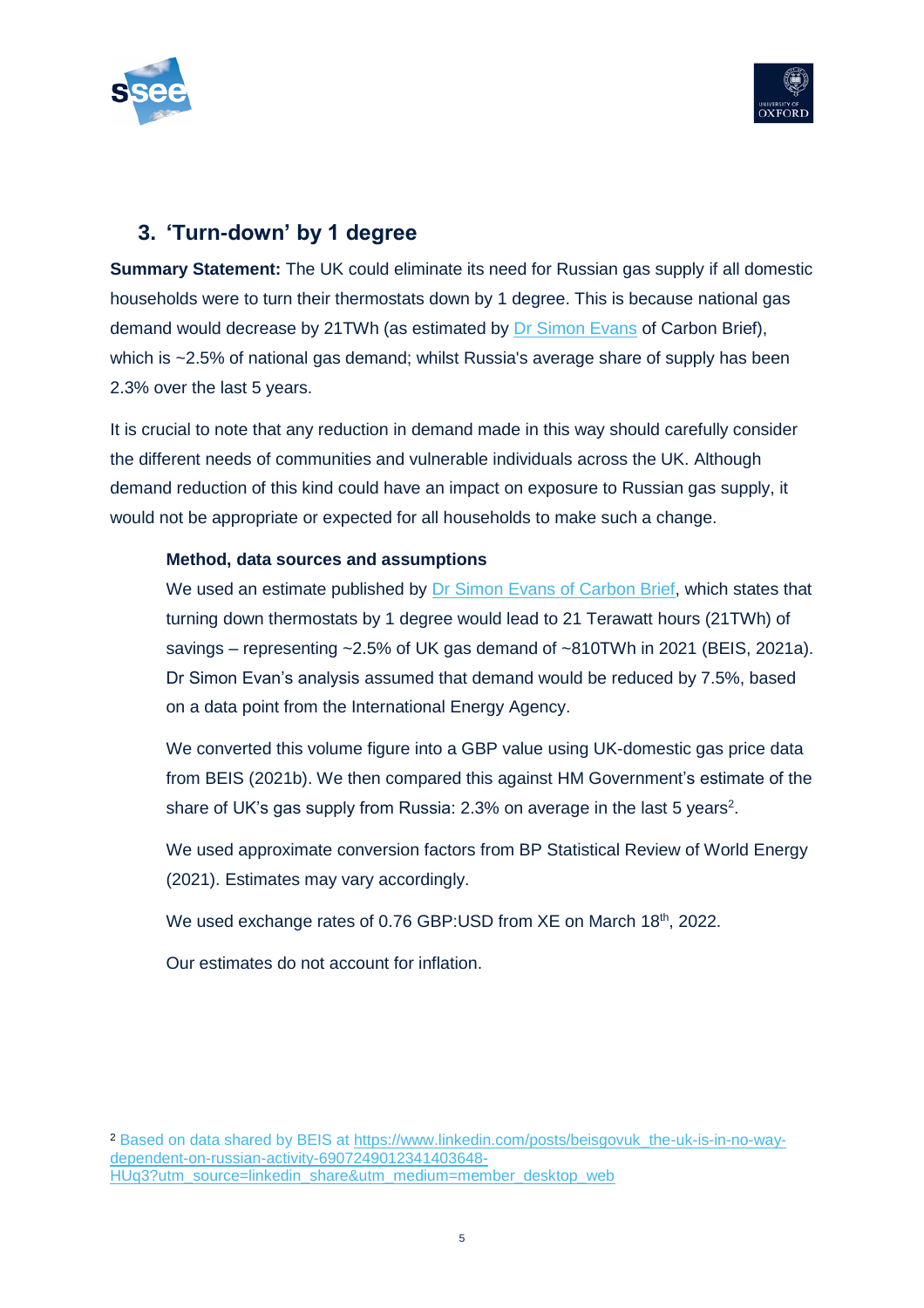



# **Tables**

*Table 1.0 Sixth Carbon Budget demand projections for oil and gas for Balanced Net Zero pathway and baseline, 2022-30 (Committee for Climate Change, 2020)*

| 1.0 |                 |      |      |      |      |      |      |      |      |      |      |
|-----|-----------------|------|------|------|------|------|------|------|------|------|------|
|     |                 | Unit | 2022 | 2023 | 2024 | 2025 | 2026 | 2027 | 2028 | 2029 | 2030 |
| Gas | BNZ pathway     | TWh  | 873  | 849  | 835  | 808  | 764  | 726  | 697  | 674  | 631  |
|     | <b>Baseline</b> | TWh  | 973  | 978  | 991  | 956  | 961  | 907  | 916  | 911  | 942  |
|     | Delta           | TWh  | 100  | 129  | 156  | 147  | 197  | 181  | 219  | 238  | 311  |
| Oil | BNZ pathway     | TWh  | 762  | 755  | 728  | 692  | 661  | 628  | 595  | 558  | 521  |
|     | <b>Baseline</b> | TWh  | 824  | 839  | 851  | 849  | 846  | 842  | 839  | 836  | 849  |
|     | Delta           | TWh  | 63   | 84   | 123  | 157  | 185  | 214  | 244  | 278  | 327  |

#### *Table 2.0 Gas and oil price projections 2022-30 (BEIS, 2020)*

| 2.0  |         |     |        |
|------|---------|-----|--------|
|      | Gas     | Oil |        |
| Unit | p/therm |     | \$/bbl |
| 2022 |         | 50  | 61     |
| 2023 |         | 51  | 64     |
| 2024 |         | 52  | 66     |
| 2025 |         | 53  | 68     |
| 2026 |         | 54  | 70     |
| 2027 |         | 56  | 72     |
| 2028 |         | 57  | 75     |
| 2029 |         | 58  | 77     |
| 2030 |         | 59  | 79     |

#### *Table 3.0 Value of hydrocarbon imports from Russia to UK, 2014-2019 (WITS, 2020)*

| 3.0                                    |      |
|----------------------------------------|------|
|                                        | \$bn |
| 2014                                   |      |
| 2015<br>------------------------------ |      |
| 2016                                   |      |
| 2017                                   |      |
| 2018                                   |      |
| 2019                                   |      |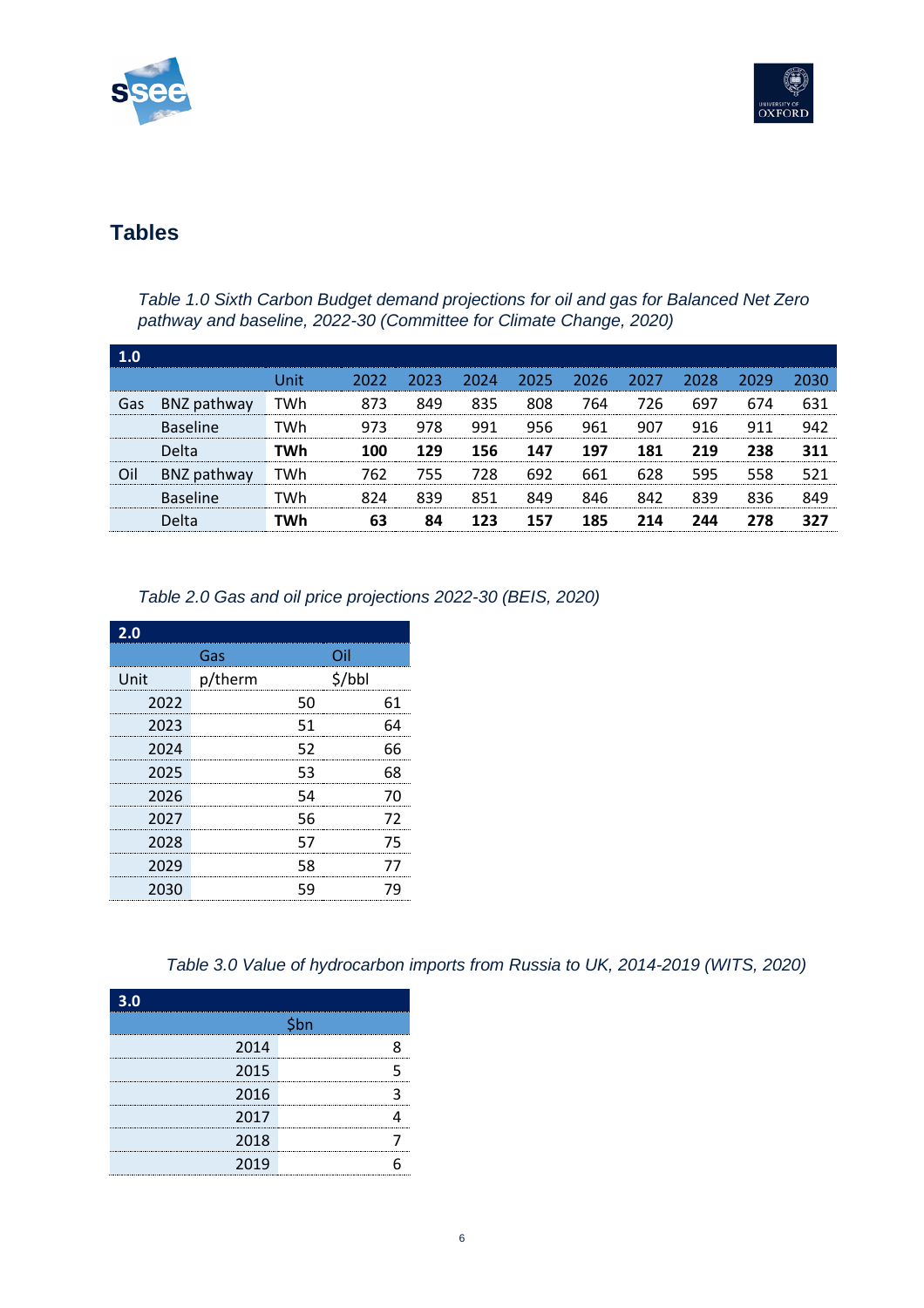



# **Acknowledgements**

With thanks to Kaya Axelsson, Professor Myles Allen, Professor Sam Fankhauser and Dr Stephen Smith, who bear no responsibility for errors or omissions.